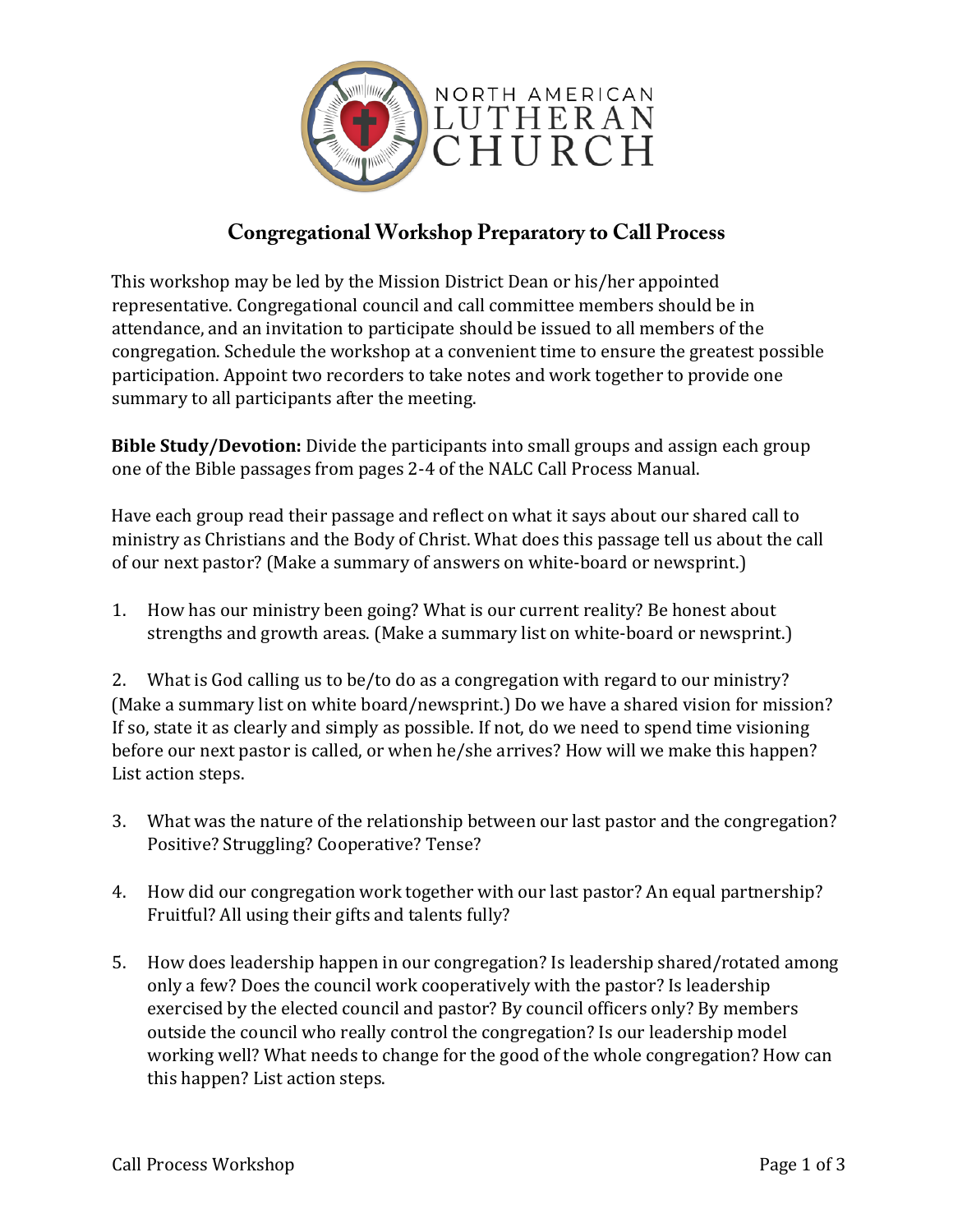- 6. How do we handle conflict/tension in our congregation? Which of the following best describes our congregation?
	- A. As a church, we respect and listen to each other and work things through without generating divisiveness.
	- B. As a church, we try to respect and listen to each other, but it is not uncommon for differences of opinion to be a problem and for some people to choose sides. Some have left our church because of conflict.
	- C. Conflict hurts our sense of unity, but we tend not to talk about it.
	- D. Painful experience with conflict has been present, but it has been worked through, and we have learned from the experience.
	- E. We have had some painful experiences with conflict, and they linger in the background.
	- F. Open conflict is present, and we need a minister who can help us deal with it.
	- G. Other (describe)...
- 7. How might our congregation prepare for the coming of our next pastor? What needs to change in our congregation to create a healthy, cooperative spirit between pastor and congregation? How can we effect these changes?
- 8. The NALC is committed to moving away from an institutional understanding of the Church to the biblical commission to be a community of followers of Jesus who focus on being disciples and making disciples. Which best describes your understanding of this movement?

Totally unaware Have heard about it Have been involved personally Some in the congregation are involved, some aren't Congregation understands, is on-board and involved

- 9. What steps are needed to inform/involve the congregation in this Great Commission movement in the NALC? (Brainstorm together.)
- 10. The four Core Values of the NALC are:

## *Christ Centered Mission Driven Traditionally Grounded Congregationally Focused*

Divide into small groups, with four sheets of paper. Put one Core Value at the top of each sheet. Create a "word-cloud" on each page, with words related to what this Core Value means for your congregation. After the small groups have completed their exercise, summarize them on large sheets of newsprint. What do these say about how the congregation embraces/lives out the four Core Values of the NALC?